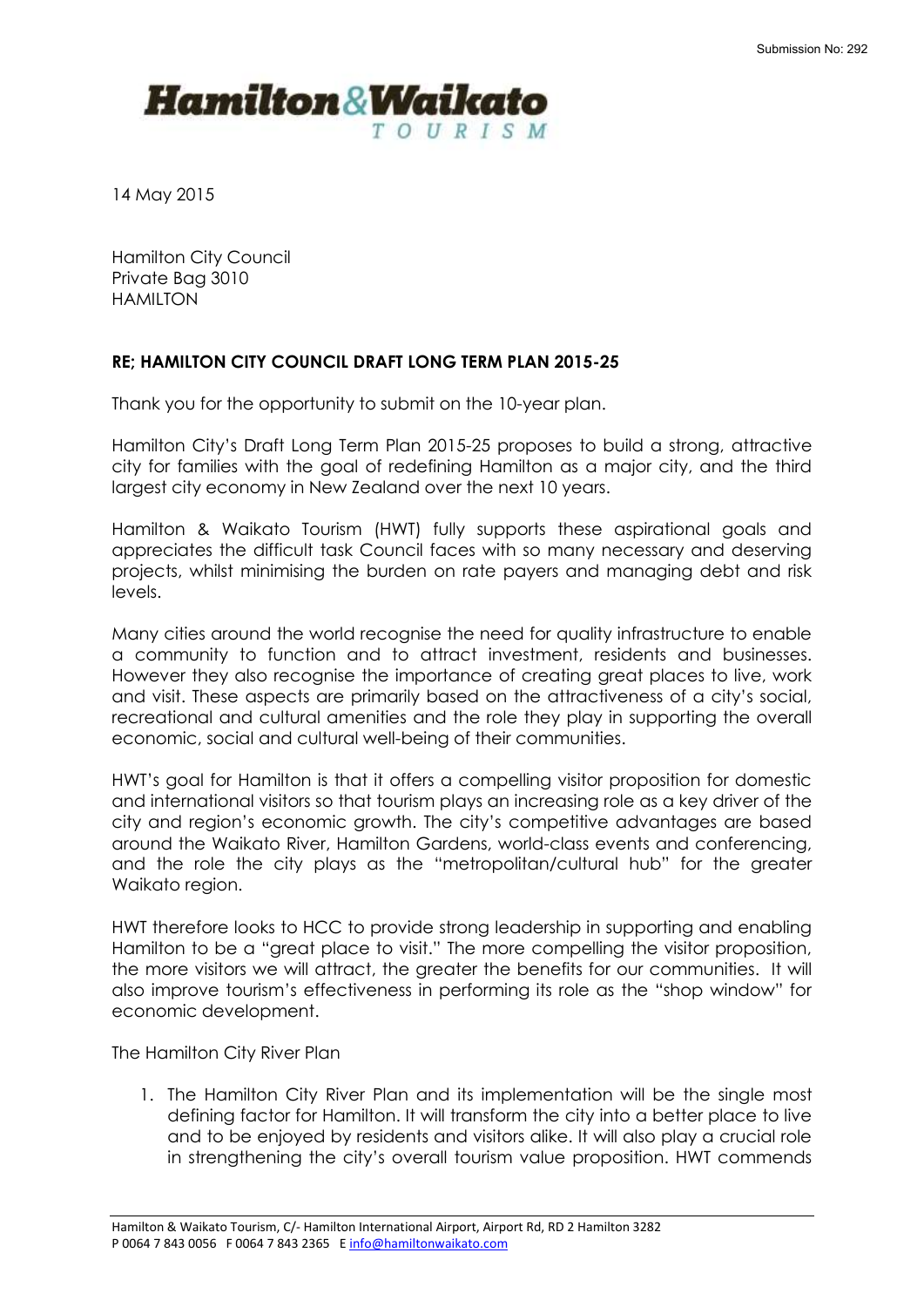

HCC on this is visionary plan, which now requires bold, visionary leadership to bring it to life.

- 2. It is therefore critical that Council gives priority to the River Plan and fully commits to leading its implementation. The draft LTP details progressing the next phase of the plan with master planning for Ferrybank, Hayes Paddock/Wellington Street Beach with funding of \$250,000 allocated for 2015/16. This would appear to be on the conservative side. HWT's asks HCC to consider building in the capacity to increase this once the work is fully scoped and approved. This would allow a robust and comprehensive master plan to be developed in a timely manner with appropriate checks and balances, but without delay or interruption.
- 3. In addition, a budget of \$500,000 per annum for subsequent years also seems insufficient to fully realise the potential of the River Plan. It is HWT's considered view that Council needs to be a primary investor in the realisation of projects once planning is completed. This doesn't mean that HCC would be responsible for funding all the development, but would take a lead position and invest alongside other partners. Through this leadership the implementation of the River Plan will maintain momentum and deliver regular, tangible actions and outcomes for the community. It is also noted that there is no provision in the LTP for funding of the River Plan beyond 2025, whereas the plan has a 30 year horizon.

# Recommendation

That HCC considers giving higher funding priority to the implementation of the Hamilton City River Plan and plays a key leadership and investment role in projects.

# Hamilton Gardens

- 4. HWT commends and fully supports HCC's commitment to the completion of the Hamilton Gardens and the investment that it proposes to make over the next three years.
- 5. The Hamilton Gardens is one of the region's iconic visitor experiences and is a key part of HWT's promotional activities in domestic and international markets. HWT has been working with the HCC/Gardens' management team to explore commercial tourism products that will add value to the visitor experience, are supported by the tourism trade and will increase visitor numbers and length of stay and spend in the city.
- 6. A lot has been achieved over the past two years and HWT believes the completion of the Hamilton Gardens needs to be a high priority. HWT is aware the staff are working on securing the additional funding from various organisations in order to support HCC's investment. It can often be a challenge to secure partners especially given the quantum that is required. Should a significant partner(s) not be secured within the next 12 months, all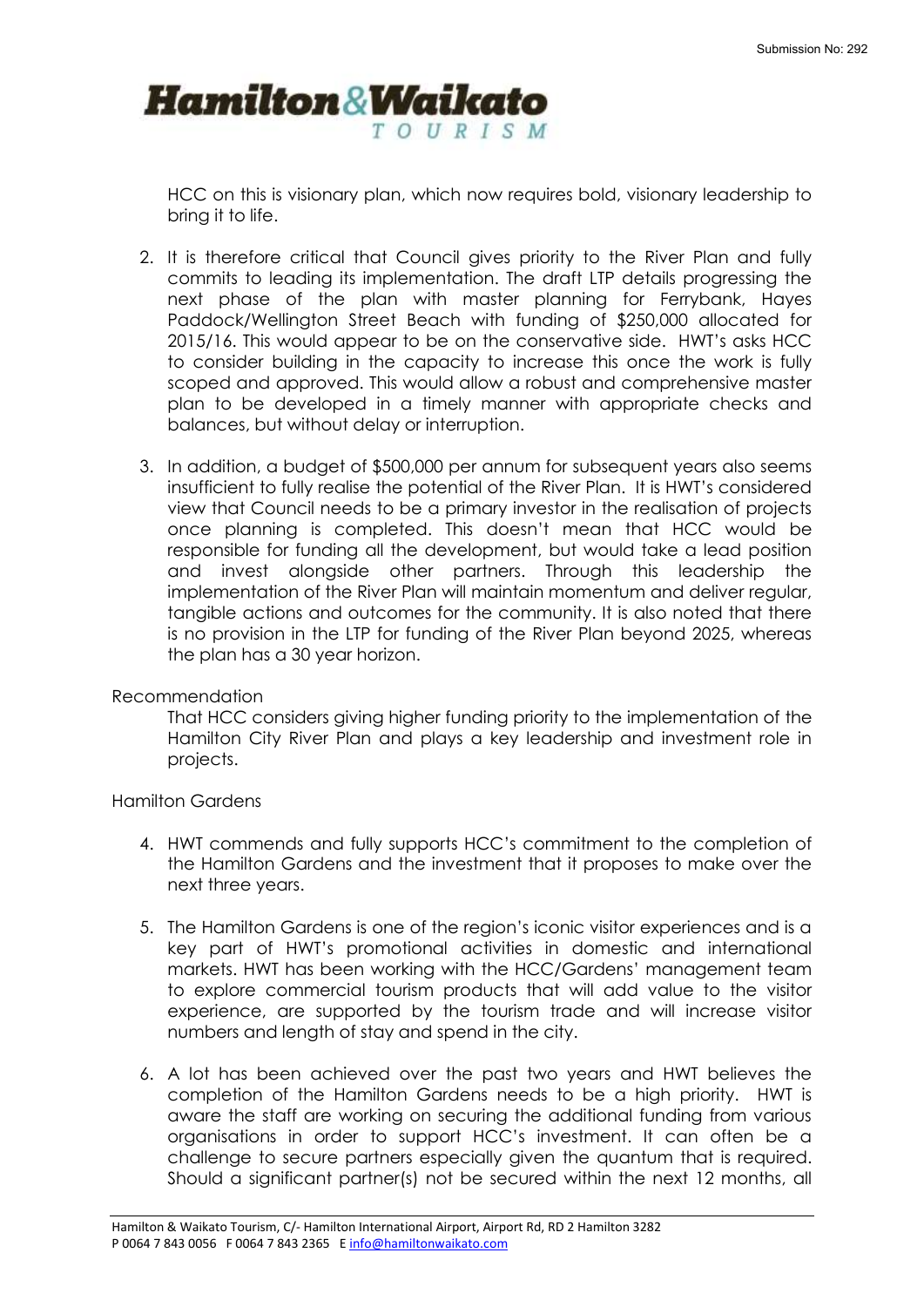

funding options need to be reconsidered to enable the completion of Hamilton's iconic attraction to be completed as soon as possible.

Recommendation

That the completion of Hamilton Gardens be a key priority and that all funding options are considered to expedite its completion.

#### Founders Theatre

7. As New Zealand's fourth largest city with the goal of being the 3<sup>rd</sup> largest economy in the next ten years it is expected that the city has a quality theatre to satisfy the needs of its community but also to enable Hamilton to attract and secure productions of significance (national/international) that contribute to broader economic and cultural goals. HWT supports the development of a business case to determine the level of investment required to upgrade the facility. However HWT suggests that once this business case is completed, the required work take higher priority and be brought forward earlier than is currently indicated (2021/22).

#### Recommendation

That the upgrade of Founders Theatre takes a higher priority and be brought forward earlier than is currently planned.

# Te Awa Cycleway

- 8. Te Awa is positioned as "The Great New Zealand River Ride" and will fulfill its potential and deliver on the brand promise when completed. Te Awa is a popular ride with over 100,000 current users, and on completion will be multiday ride driving strong economic benefits by attracting more visitors and encouraging a longer length of stay and spend. It will also achieve higher satisfaction levels for all users.
- 9. Cycling experiences are a key part of the Hamilton & Waikato region's visitor proposition and we are fortunate to have a diversity of trails such as the Waikato River Trails, The Timber Trail and Haruaki Rail Trail. It is therefore imperative that Te Awa is completed so that it can take its rightful place alongside these other trails. The region's four trails cater for a wide range of markets and collectively provide a unique opportunity to positon the city and region as the best cycling destination in New Zealand.
- 10. Te Awa has received \$2.5m from NZTA towards the section within Waikato District. Further NZTA funding towards the Hamilton to Cambridge section will only be realised with a matched local government funding commitment.

Recommendation

That HCC considers funding be allocated in the LTP 2015-25 to enable the completion of the Hamilton to Cambridge section of Te Awa.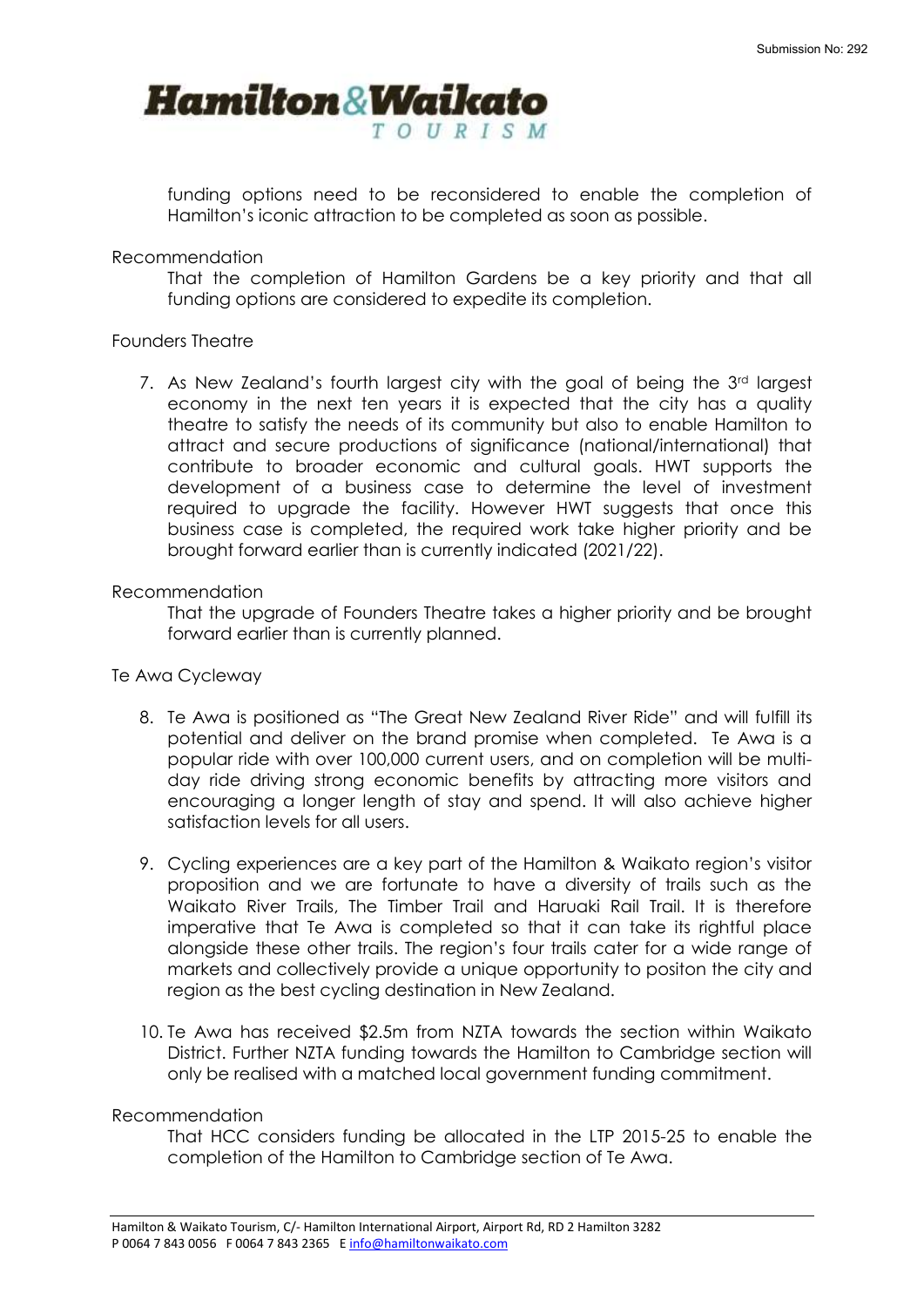# **Hamilton&Waikato** TOURISM

# Hamilton Zoo

- 11. Hamilton has an excellent zoo which is testament to the leadership, professionalism and passion of the city leaders, zoo staff and the community. It is a valued community asset and important part of the city's visitor proposition.
- 12. During 2014-15, HWT was fortunate to be involved in the development of a Masterplan for the Hamilton Zoo, which identifies a range of opportunities to enhance and develop the zoo for the betterment of species, community, staff and visitors.
- 13. A goal is to improve visitor numbers and revenue generation. Many of the recommended enhancements in the plan will assist in achieving this goal. The Draft LTP makes no provision for implementation of the Masterplan within the ten year timeframe, therefore HWT asks that consideration is given to exploring other funding options to implement aspects of the plan, especially enhancements which will support increased visitation and revenue, which in turn can be re-invested back into further developing the experience.
- 14. In addition, HWT would like to see further marketing resource provided to the zoo to enable it to more proactively market the Zoo to visitors and partner more in HWT campaign activities.

Recommendation

That the implementation of the Hamilton Zoo Masterplan takes a higher priority and is brought forward than currently planned and; That additional marketing resources are provided in order to increase

promotional activities.

Thank you for the opportunity to submit to the Hamilton City Council's DRAFT Long Term Plan 2015-25.

Yours sincerely

Kiri Goulter Chief Executive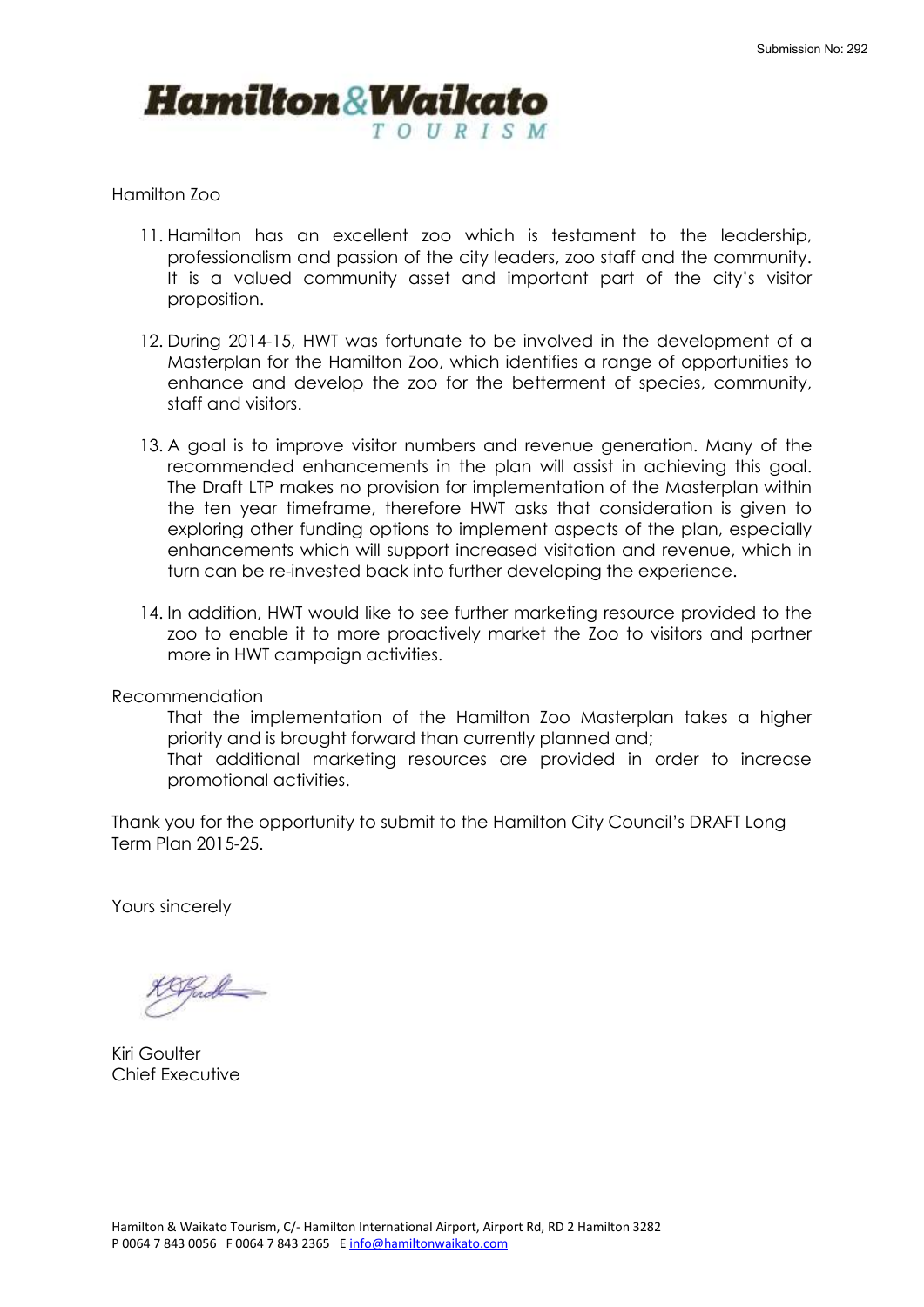

# Submission to the Hamilton City Council's Draft Long Term Plan 2015-25

14 May 2015

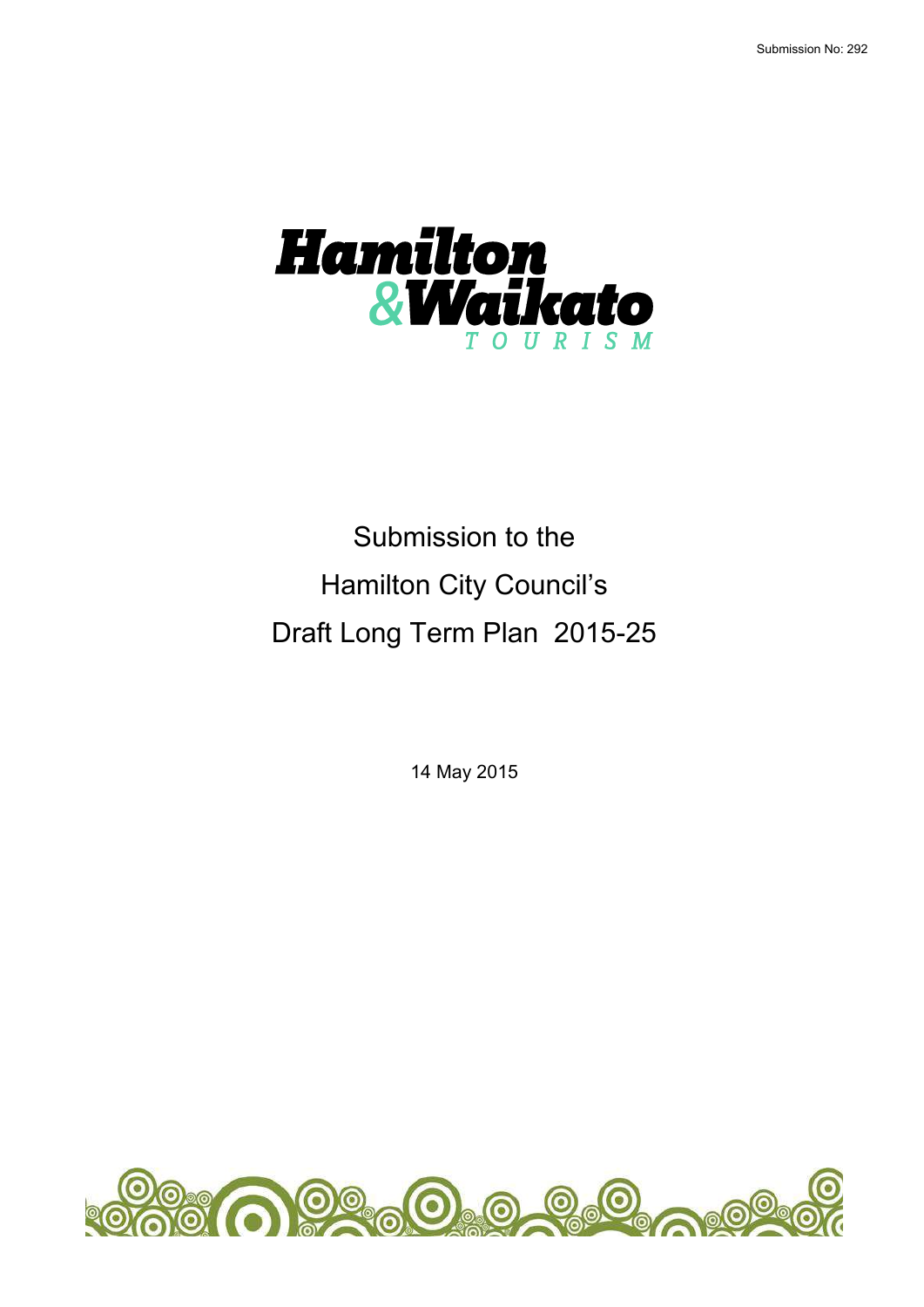## Executive Summary

- 1. HWT is requesting an additional investment of \$195,000 p.a. in Hamilton City Council's (HCC) Long Term Plan 2015-25. HCC's additional funding will also enable a further investment of \$210,000 from the region's other six partner councils.
- 2. Hamilton & Waikato Tourism (HWT) aims to expand the visitor economy from \$1 billion of visitor spend in 2014 to \$1.35 billion in 2025, representing growth of 34% or 2.7% per annum. In order to grow the region's visitor economy to this level, HWT will need to expand the scope of its business operations from destination marketing to include 'destination management' and is therefore seeking an increase in investment from its seven funding partner councils.
- 3. The increase in funding will enable HWT to undertake more effective promotional programmes, as well as play a key role in facilitating the development of the region's tourism proposition. This will be achieved through a focus on product development which HWT is currently unable to undertake due to a lack of capacity and resource.
- 4. The increase in funding from HWT's local government partners will continue to be leveraged through joint venture marketing activities with the region's tourism businesses and strategic partners.
- 5. The additional investment of \$195,000 from HCC will enable HWT to undertake the following new/expanded activities:
	- Development of a Destination Management Plan for the region identifying opportunities for tourism development and investment.
	- Increase marketing activity in the domestic market to build greater awareness, improve perceptions and provide more reasons to visit.
	- Increase focus in the Business Events (conference) market to support key venues and facilities in the city.
	- Provide greater support to new and existing visitor experiences to strengthen the city's visitor proposition e.g. River Plan, Hamilton Gardens.
	- Increase leveraging of events and high performance sport to optimise benefits through greater exposure and visitation.
- 6. The increased funding has been allocated in the following council's draft LTPs; Waitomo District, Otorohanga District, Waikato District and South Waikato District. Waipa District recently agreed to its inclusion in their LTP. Matamata-Piako District Council has not included it in their draft LTP, HWT will be presenting to them at a hearing on 20 May.
- 7. HWT understands that HCC is considering HWT's proposal for increased funding, however is yet to confirm the increased funding subject to gaining clarity from each of the other funding councils of their intentions regarding the matter.
- 8. It is critical that all seven councils support the increased investment to enable HWT to have enough financial resource to carry out the additional activities to achieve the desired outcomes, and to retain the integrity of the agreed funding model and shared service agreement across the group. If the additional \$405,000 is not secured, the proposed new and expanded activities will not be implemented.

# **Recommendation:**

- 1. That Hamilton City Council continues its partnership with Hamilton & Waikato Tourism in collaboration with the region's other councils;
- 2. That Hamilton City Council increases its investment in Hamilton & Waikato Tourism from \$390,000 to \$585,000 p.a. in the Long Term Plan 2015-25.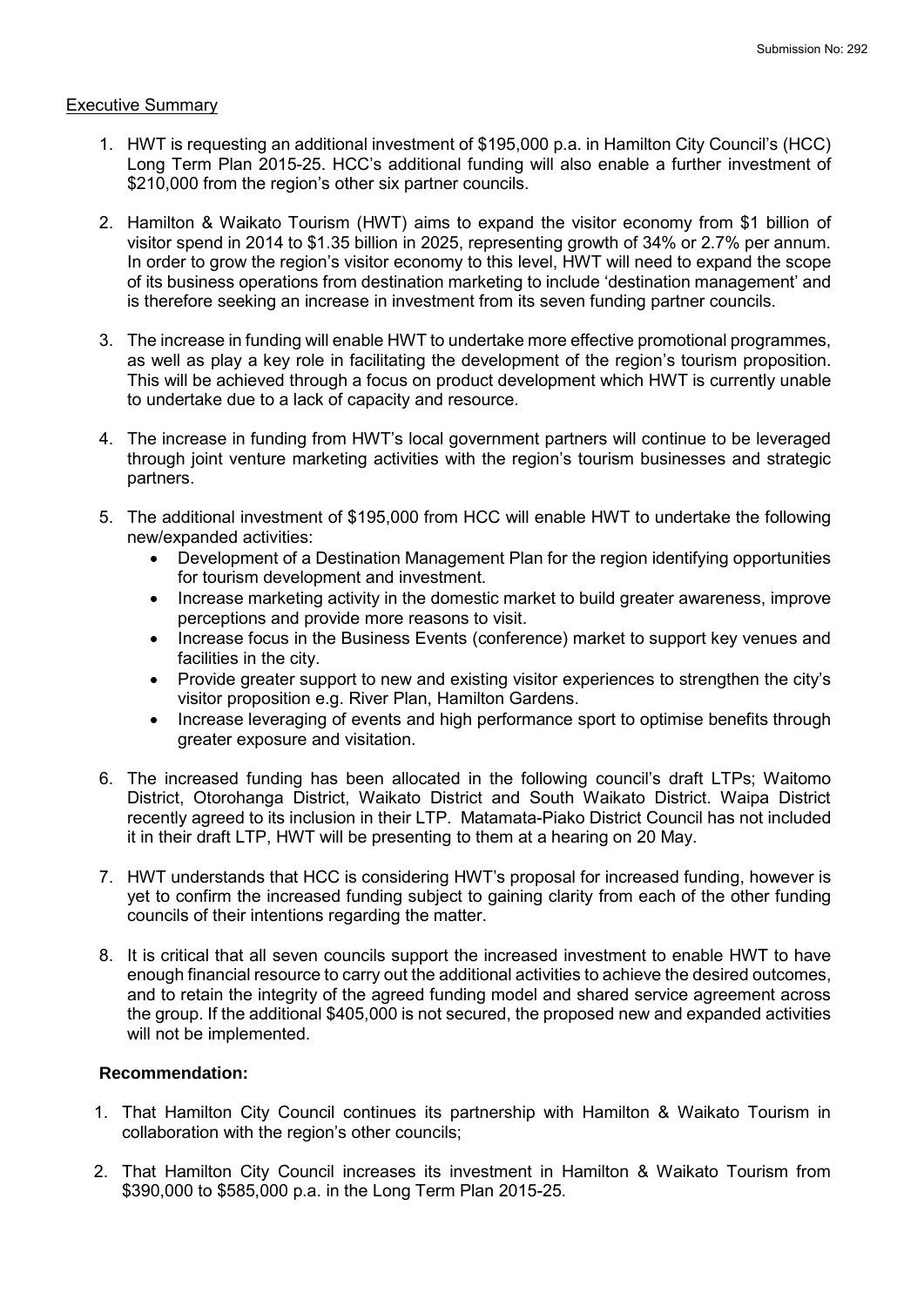# Introduction

- 9. HWT is the Regional Tourism Organisation (RTO) for the Hamilton & Waikato region. HWT was officially established in 1 July 2011. The core purpose of HWT is to promote the H&W region as an appealing destination to international and domestic visitors in order to generate economic benefits for the region and its communities.
- 10. HWT currently receives core funding of \$810,000 from the region's seven territorial authorities. Funding from local government has remained at the same level since the organisation was officially established in 2011. Hamilton & Waikato Tourism is requesting an increased investment from its combined local government partners of \$405,000 of which an additional \$195,000 is sought from Hamilton City.
- 11. HWT works in partnership with the region's tourism industry and for the year end July 2014 received \$430,000 of investment from tourism businesses for promotional activities. HWT has the second largest industry investment out of 30 regions across New Zealand.

# Value of Tourism to the National Economy

- 12. Tourism is a \$24 billion a year industry, New Zealand's second largest export industry, and is a significant contributor to the New Zealand economy. It is a \$65 million per day industry, and one of our biggest export industries earing \$10.3m of 15.3% of New Zealand's foreign exchange earnings.
- 13. Tourism brings new expenditure to regional and local economies. This visitor spend contributes towards generating economic growth which binds and maintains community vibrancy and well-being. Visitor spend underpins the business case for many recreational, sports and cultural facilities and events that require a mix of community and visitor use to be viable.
- 14. The economic value and benefit of tourism is felt much wider than direct tourism businesses. Visitor spend quickly converts into non-tourism spend, for example 44% of visitor expenditure is on retail, hospitality and other services, 21% in accommodation, activities and attractions and the balance on air and land transport and GST.

# Value of Tourism to the Regional Economy

- 15. The Hamilton & Waikato region is New Zealand's fifth largest tourism region by value (\$1 billion) and one of only five regions (out of 30) with visitor expenditure of more than \$1 billion (alongside Auckland, Wellington, Queenstown and Christchurch). It is therefore already a major tourism region.
- 16. Since the establishment of HWT in 2011, strong collaborative relationships have been developed across the public and private sectors and there is now recognition of tourism as a key contributor to the region's economy.
- 17. Tourism is an important contributor to the H&W region, not only in terms of the direct expenditure and employment it generates, but also in terms of the broader economic development platform it provides. For example, the experience someone has in a region can strongly influence their perception of that region as a place to live, work, study or invest. This applies to both visitors and residents.
- 18. Visitor expenditure in Hamilton City is \$441m,<sup>1</sup> the largest expenditure of the TLA areas in the region. This is then followed by Waipa District at \$167m and Matamata-Piako District at \$142m. For the year ending March 2014 MPDC experienced the largest growth in visitor expenditure

 $\overline{a}$ 

<sup>1</sup> Regional Tourism Estimates, MBIE March 2014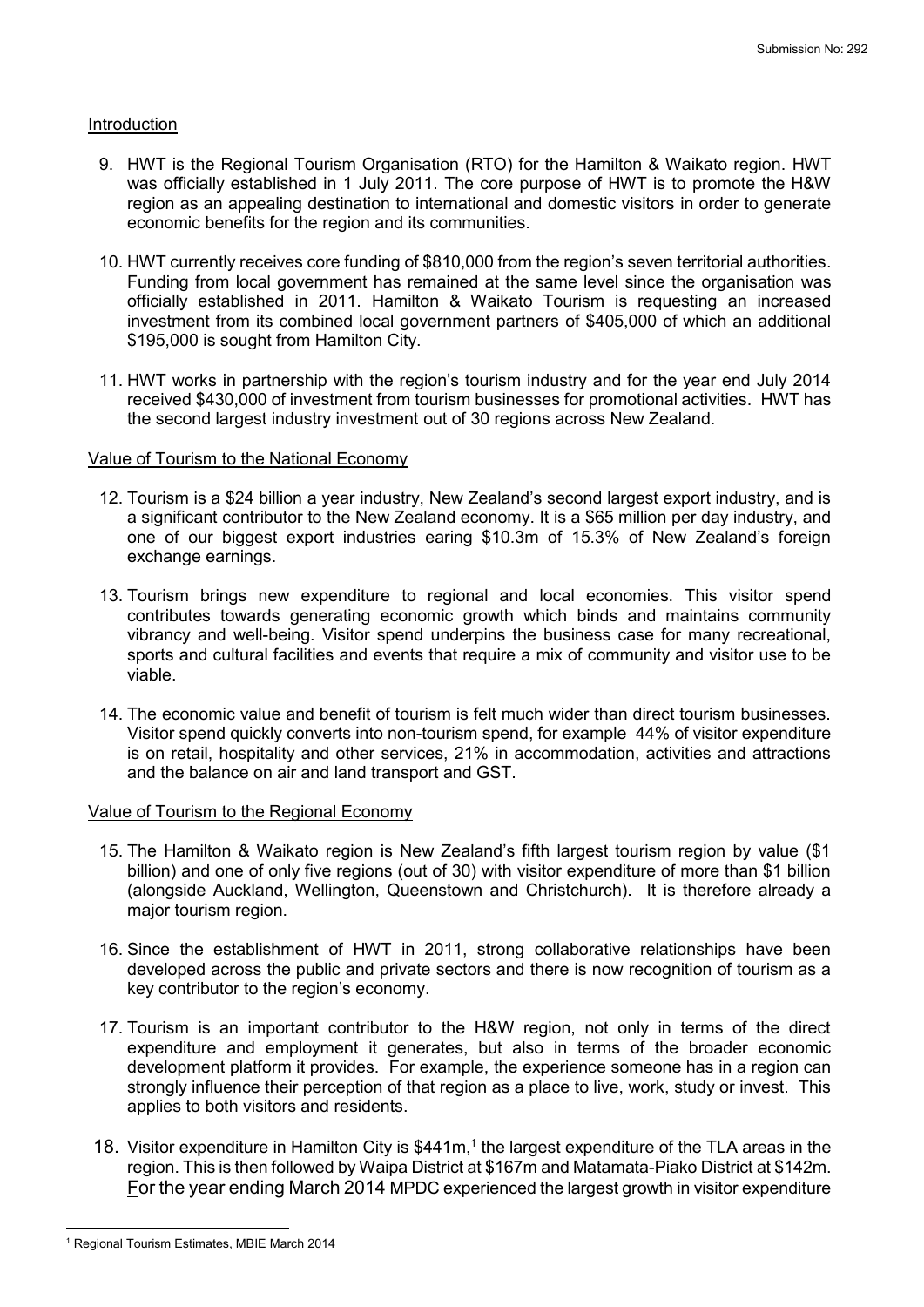# Slow Growth

- 19. Forecasts developed using national-level projections of domestic and international tourism suggest that under "business as usual" (BAU) conditions the H&W region's visitor economy will grow from \$1 billion in the year ending March 2014 to \$1.17 billion in the year ending March 2025. This represents growth of 1.4% per annum, which is similar to the actual growth rate experienced between 2009 and 2014.
- 20. This rate of growth is below the expected inflation rate, which means that the H&W region is likely to experience a decline in the real (inflation adjusted) value of its visitor economy over the next decade. This is an undesirable outcome for a billion dollar industry and one that the region should take immediate action to remedy.

# Lack of funding and capacity to grow the sector beyond "business as usual"

- 21. After three years of sustained tourism promotion the H&W region is doing as well as it can expect given the limited funding and resources available to HWT.
- 22. HWT is uncompetitively funded. HWT receives less funding support as a percentage of total rates receipts than any other New Zealand RTO. HWT is also the second lowest funded RTO in New Zealand based on visitor expenditure per dollar of Local Government funding. Some examples of percentage of investment in RTOs by councils in relation to rates revenue are; Hawkes Bay 5.67%, Taupo 3.16%, Rotorua 4.13%, Wellington 2.88%, Coromandel 0.68%, Marlborough 1.11%, Hamilton & Waikato 0.26%.<sup>2</sup>

Examples of Council funding for other Regional Tourism Organisations

Note: HWT receives funding from seven TLAs whereas in most other instances, funding to RTOs is provided by 1- 3 TLAs.

| Region                         | <b>Local Govt Funding</b><br>(YE June 2014) | <b>Total Visitor</b><br>Expenditure (YE<br>March 2014) |  |
|--------------------------------|---------------------------------------------|--------------------------------------------------------|--|
| Hamilton & Waikato             | \$810k                                      | \$1b                                                   |  |
| Hawke's Bay                    | \$850k                                      | \$533m                                                 |  |
| Waitaki                        | \$870k                                      | \$113m                                                 |  |
| Southland                      | \$917k                                      | \$263m                                                 |  |
| Bay of Plenty                  | \$1.29m                                     | \$492m                                                 |  |
| Dunedin                        | \$1.3m                                      | \$423m                                                 |  |
| Taupo                          | \$1.75m                                     | \$398m                                                 |  |
| Rotorua                        | \$2.87m                                     | \$471m                                                 |  |
| <b>Christchurch Canterbury</b> | \$3m                                        | \$1.2 <sub>b</sub>                                     |  |
| Queenstown                     | \$3.2m                                      | \$1.37b                                                |  |
| Wellington                     | \$6.7m                                      | \$1.45b                                                |  |
| Auckland                       | \$9.9m                                      | \$4.77b                                                |  |

Source: Regional Tourism Benchmarking Report, Regional Tourism Organisations of New Zealand, Regional Tourism Estimates, MBIE

 $\overline{a}$ 

<sup>2</sup> RTONZ Benchmarking Report June 2014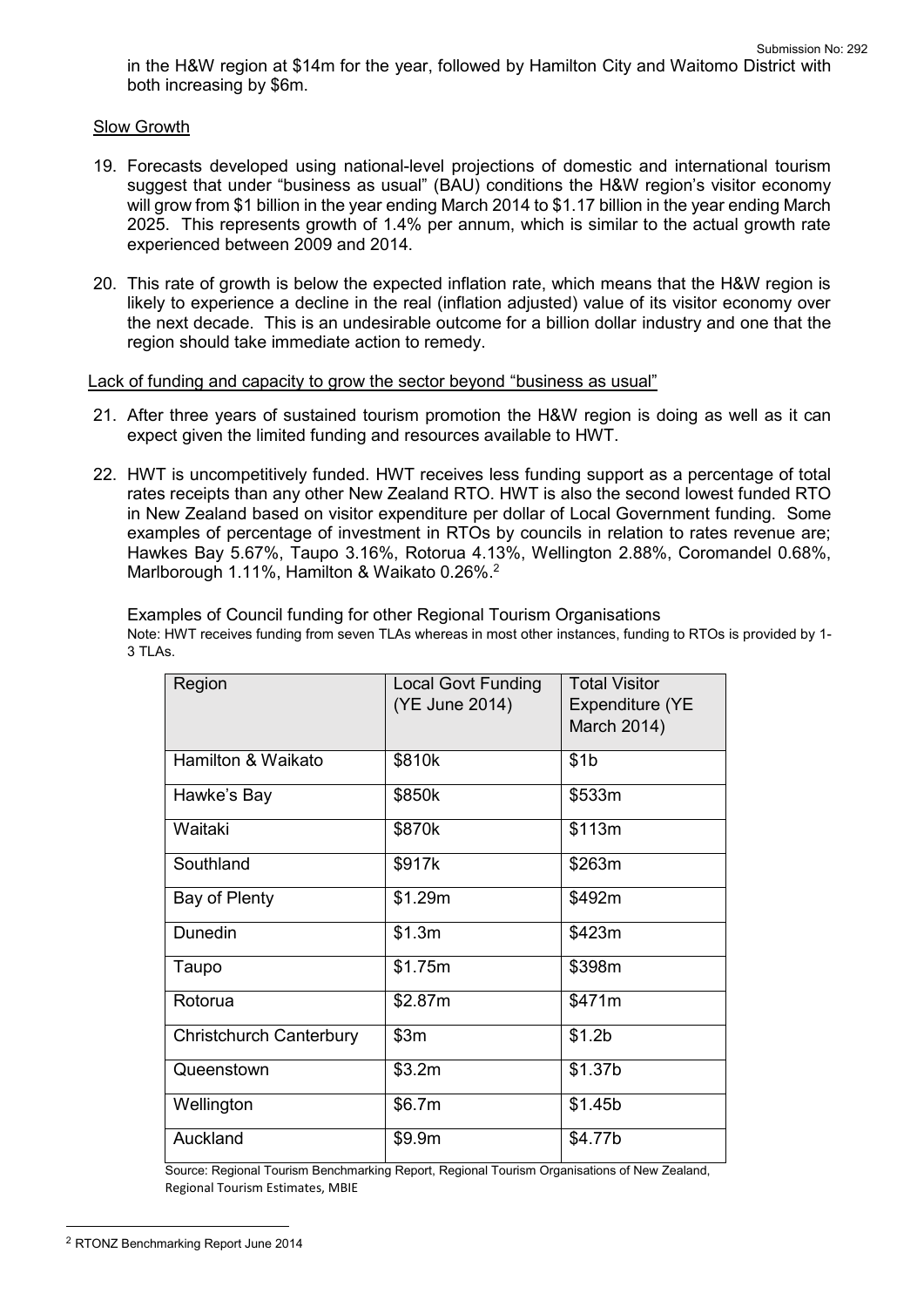23. This lack of funding severely limits the extent to which HWT can stimulate growth beyond current BAU levels, especially when it has to compete against RTOs that have more funding and are able to be more proactive in their approach to tourism. HWT requires a material increase in baseline funding to alter the current pattern of growth in the visitor economy.

# The aspiration and opportunity

- 24. The aspiration for the H&W region is to expand the visitor economy from \$1 billion in 2014 to \$1.35 billion in 2025, representing growth of 34% or 2.7% per annum.
- 25. This can be achieved by focussing on two key areas:
	- a. Growing awareness of what the H&W region has to offer (demand/marketing focus)
	- b. Expanding the range of things for people to see and do (supply/product development focus).

# HWT's request for additional investment

26. Hamilton & Waikato Tourism is seeking an increase in investment from its local government partners in order to achieve the aspired growth target. Additional investment proposed is:

| <b>COUNCIL</b>                  | <b>FUNDING</b><br>(Current) | Additional<br>Funding<br>Requested | Total<br>Funding |
|---------------------------------|-----------------------------|------------------------------------|------------------|
| <b>Hamilton City Council</b>    | \$390,000                   | \$195,000                          | \$585,000        |
| <b>Waikato District Council</b> | \$100,000                   | \$50,000                           | \$150,000        |
| <b>Waipa District Council</b>   | \$100,000                   | \$50,000                           | \$150,000        |
| Matamata-Piako District Council | \$100,000                   | \$50,000                           | \$150,000        |
| Otorohanga District Council     | \$40,000                    | \$20,000                           | \$60,000         |
| <b>Waitomo District Council</b> | \$40,000                    | \$20,000                           | \$60,000         |
| South Waikato District Council  | \$40,000                    | \$20,000                           | \$60,000         |
| <b>TOTAL</b>                    | \$810,000                   | \$405,000                          | \$1,215,000      |

- 27. This increased local government funding will continue to be leveraged through joint venture marketing initiatives with the region's tourism businesses and other strategic partners e.g. Tourism New Zealand.
- 28. HWT is also seeking a partnership with the Waikato Regional Council and has requested consideration be given to supporting key projects with a potential investment of \$250,000p.a.

# How will the additional investment from HCC be spent?

- 29. The additional funding will enable HWT to widen its scope to include the facilitation and support of new and enhanced visitor experience developments. A new product development manager will be employed to undertake this activity.
- 30. Some examples of how the funding will benefit Hamilton city are:
	- Development of a Destination Management Plan for the region identifying opportunities for tourism development and investment in the city.
	- Increased activity in the domestic market to build greater awareness, improved perceptions and provide more reasons to visit.
	- Increased focus in the Business Events market to support key venues and facilities in the city.
	- Providing greater support to new and existing visitor experiences to strengthen the city's visitor proposition e.g. The River Plan, Hamilton Gardens.
	- Increased leveraging of events and high performance sport to optimise benefits through greater exposure and visitation.